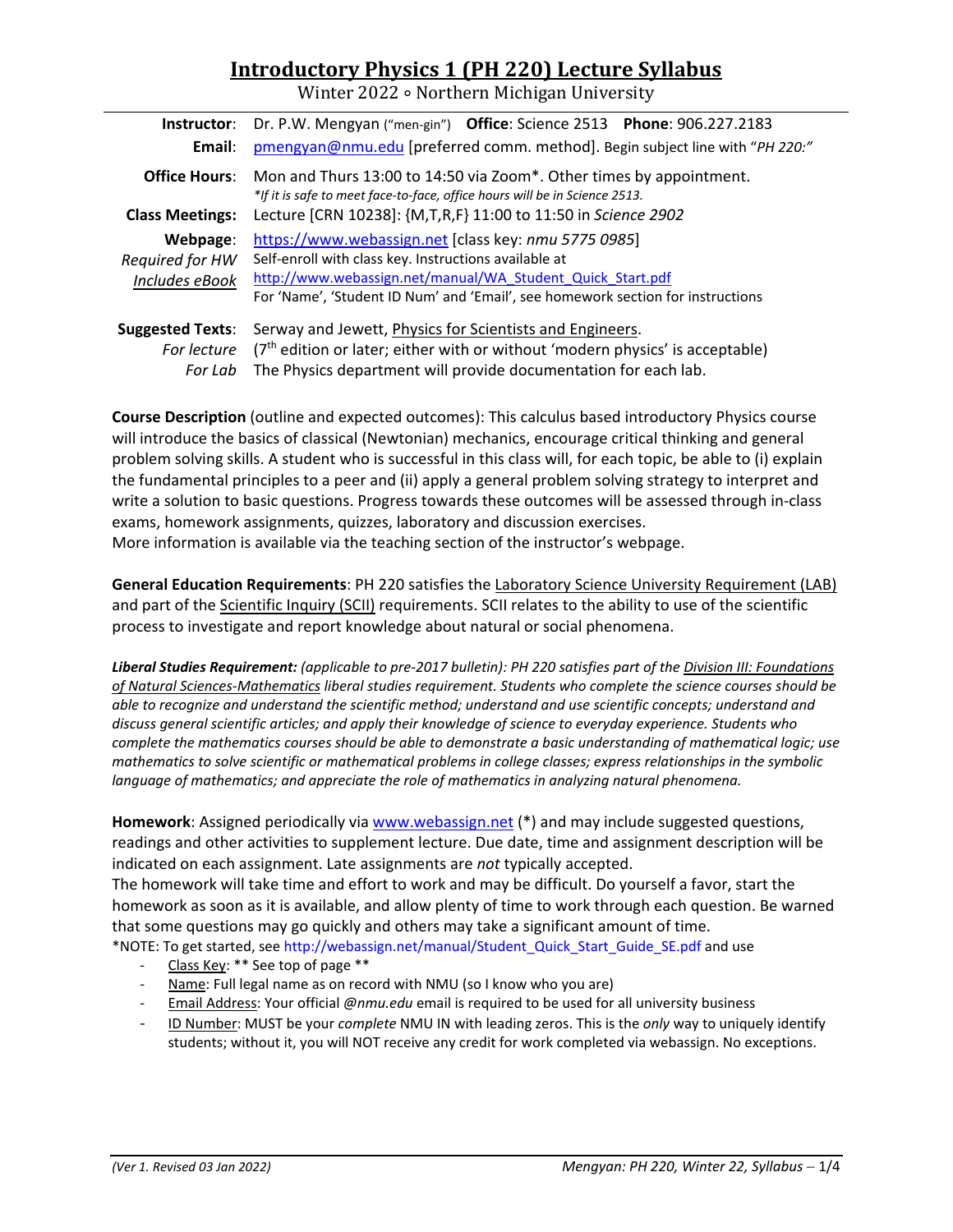**Quizzes**: May be administered during the regularly scheduled class time and may include content from lecture, homework, exams, labs or any other relevant course related information. Please note that quizzes may or may not be announced during lecture and will *never* be announced via email. **Make up quizzes will** *not* **be administered**. These will be designed with a few goals in mind (1) provide students the opportunity to check their understanding of relevant material and receive feedback from the instructor (2) provide the instructor with feedback as to how well students are understanding the material (3) encourage students to continue to stay on top of the material, develop sound study habits, regularly attend class, etc

**Exams**: There will be three (3) scheduled exams during the semester plus a final exam. Each in-class exam is equally weighted. If the final exam score is higher than the lowest in-class exam score, the final exam score will replace this lowest in-class exam score. Exams 1, 2 and 3 will be administered in the normal lecture room and during the normal meeting time. The final exam will be administered in the same room as lecture and at a time pre-determined by NMU. **Make up exams will not be administered**. If an exam is to be missed due to extenuating circumstances, contact me via email BEFORE the scheduled exam time to see about making the appropriate arrangements.

Use of notes, books or electronic gizmos of any sort will not be permitted on the exams unless otherwise specified by the instructor.

|  |                                                              |  |  | Exam 1: Normal class time Mon $\approx$ 31 Jan 2022 Ch 1 – 6 $\frac{H}{s}$ for Serway 10ed |  |  |
|--|--------------------------------------------------------------|--|--|--------------------------------------------------------------------------------------------|--|--|
|  | Exam 2: Normal class time Mon $\approx$ 21 Feb 2022 Ch 7 – 9 |  |  |                                                                                            |  |  |
|  | Exam 3: Normal class time Mon $\sim$ 28 Mar 2022 Ch 10 – 14  |  |  |                                                                                            |  |  |
|  | Final Exam 10:00 to 11:50                                    |  |  | Tues 26 Apr 2022 All course material                                                       |  |  |
|  |                                                              |  |  |                                                                                            |  |  |

# **TENTATIVE\*\* Exam Schedule**:

**\*\***Exam *times* and *content* will be adjusted appropriately to accommodate the course schedule. Deviations from this tentative schedule will be discussed, *in class*, as they become relevant. Exam dates will typically be finalized a minimum of one week before the exam is administered. The final exam time is predetermined by NMU and will *not* be modified by the instructor.

## **Grades**:

| Lab***, Quizzes, Homework, etc: 30%             |                                          |
|-------------------------------------------------|------------------------------------------|
| Exams (1, 2, 3, Final, Final; Best 4 of 5): 70% | A: ≥ 90%; B: ≥ 80%<br>C: ≥ 70%; D: ≥ 60% |
| Total: 100%                                     | $F: < 60\%$                              |

'+' and '−' grades are typically assigned when a grade is within ± ~2.0% of the letter grade cutoff. **\*\*\***Minimum grade of 60% in the laboratory component, in addition to appropriate performance in the rest of the course, is *required* to earn an overall passing grade in this course.

## **Lab:**

Lab is a separate course in which you must be enrolled. A minimum score of 60% is *required* in order to qualify for a passing score in the lecture. To be clear, that means if your score is any less than 60.0%, you will have earned a FAILING grade in your lecture section. The final grade from the laboratory course part of your lecture score and likely to be weighted at ~15%. The laboratory section of this course is designed to provide hands on experience with the topics discussed in lecture.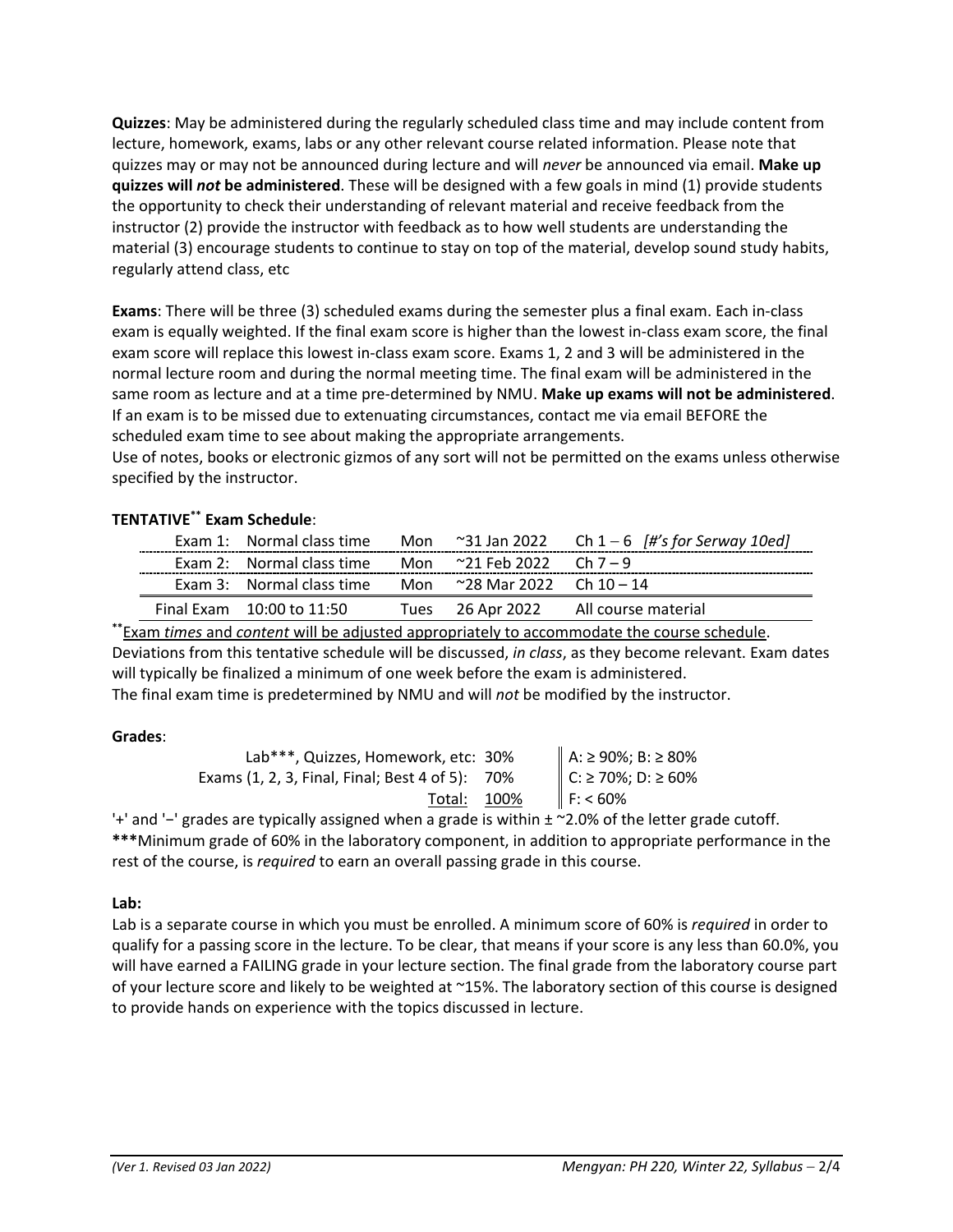#### **Important Notes:**

#### - **ADA Statement**:

In compliance with the ADA and university policy

*"If you have a need for disability-related accommodations or services, please inform the Coordinator of Disability Services in the Dean of Students Office at 2001 C. B. Hedgcock Building (227-1737 or disserv@nmu.edu). Reasonable and effective accommodations and services will be provided to students if requests are made in a timely manner, with appropriate documentation, in accordance with federal, state, and University guidelines."*

#### - **Religious Holidays**:

Pursuant to university policy, a student who intends to observe a religious holy day should make that intention known, in writing, to the instructor prior to an absence. A student who is absent from a class, exam or exercise for the observance of a religious holy day shall be allowed to complete an assignment or exam scheduled for that day within a reasonable time around that absence.

- **Academic Integrity**:

Section 2.3.1 of the NMU Student Handbook discusses scholastic dishonesty; all of which will be upheld in all aspects of this course. Academic dishonesty will not be tolerated. Link to student handbook<https://www.nmu.edu/policies?p=1070&type=Policy>

- **Appropriate behavior**:

I expect students to behave in a respectful, considerate and courteous fashion in any activity related to this course (e.g. Lecture, lab, discussion, office hours etc). Rude, disrespectful or disruptive behavior will *never* be tolerated.

#### **Final Notes and Suggestions to Succeed**:

- **Course Assistance**: A plethora of options are available to support your success in this course (e.g. Lecture [Dr. Mengyan], lab and discussion via class, office hours, email or special appointment), your textbook, the library, other text books and physics department tutors. Take advantage of the available resources. DO NOT HESTIATE TO ASK QUESTIONS AS THEY ARISE!
- Preparation is the key!
	- o Read your book material before AND after we discuss it in class
	- o Take good notes during lecture
	- o Study your notes
	- o Take advantage of available resources (e.g. *actually* attend class, read the book)
	- o If something is unclear during lecture or your own studying, ASK ABOUT IT!
- Homework and supplemental work:
	- o Work each question using the problem solving process. Getting the 'correct' numerical answer is *meaningless* if you do not understand the process used to arrive there.
	- o Start your homework assignments as early as possible
	- o Read the homework questions when they are available before the related material is presented in class; familiarity with the questions will help you associate the relevant concepts as they are introduced in lecture, lab and while you read the material
	- $\circ$  Give yourself plenty of time to complete the assignments as you will likely need to think carefully about the questions, review the relevant sections of the text or your notes and then work towards a solution
	- o Use a dedicated notebook to *fully* work out homework and supplemental questions
- Studying for any exam should be an ongoing exercise. Structured reviews of material built into your schedule promotes better long-term retention and higher understanding of the material
- I cannot stress enough: ASK QUESTIONS WHEN YOU HAVE THEM!